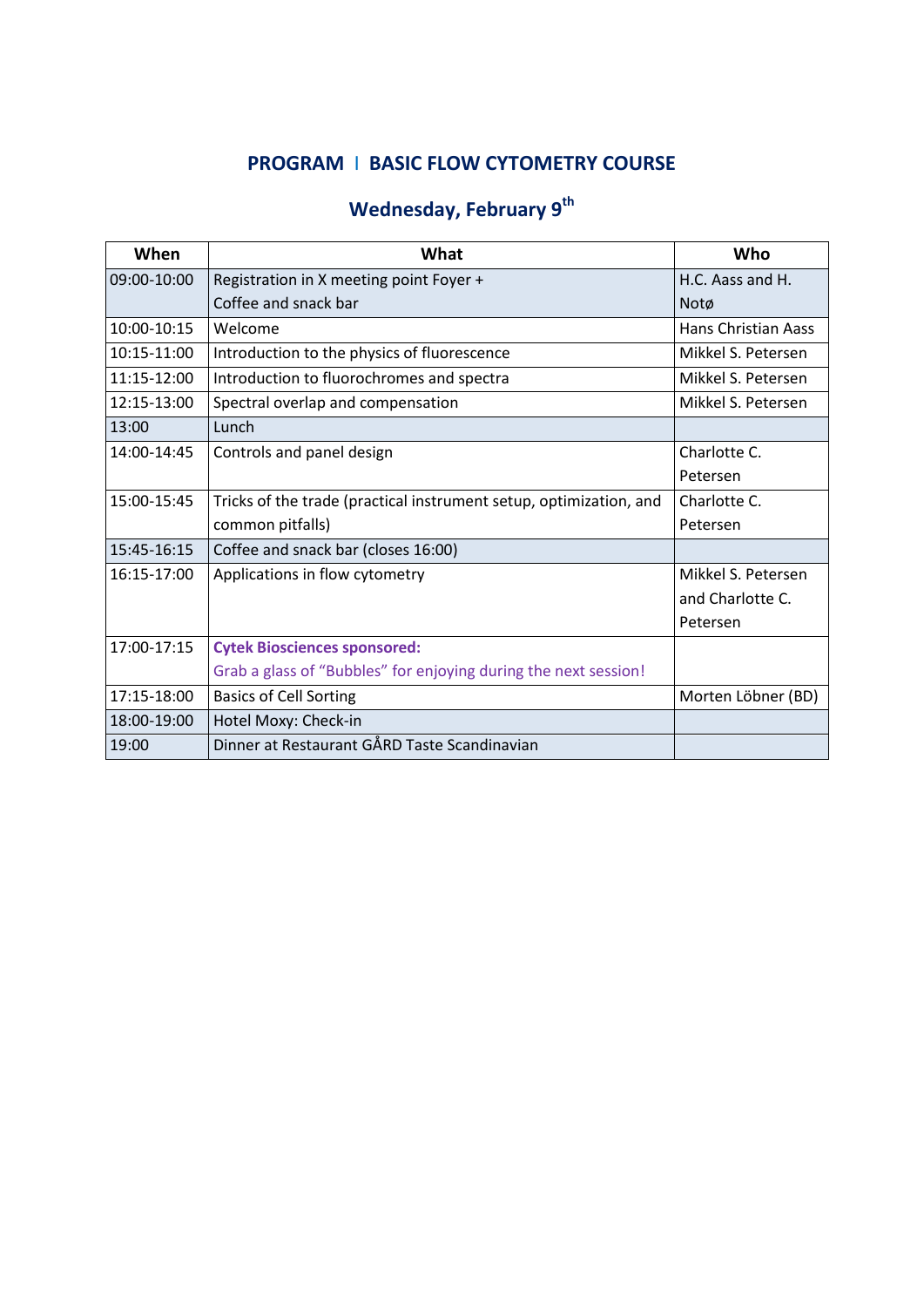## **PROGRAM** I **MEETING DAY 1, Thursday, February 10th**

| When                                | What                                                                                                                                                                                                                   | Who                                                                |  |  |
|-------------------------------------|------------------------------------------------------------------------------------------------------------------------------------------------------------------------------------------------------------------------|--------------------------------------------------------------------|--|--|
| 07:00-09:00                         | For course participants ONLY: Breakfast                                                                                                                                                                                |                                                                    |  |  |
| 09:00-10:00                         | Registration for meeting participants X meeting point<br>Foyer<br>Coffee and snack bar                                                                                                                                 | L. Ryan and B. Bergum                                              |  |  |
|                                     | <b>Session 1</b>                                                                                                                                                                                                       |                                                                    |  |  |
| <b>Chair: Marianne Enger (NFCF)</b> |                                                                                                                                                                                                                        |                                                                    |  |  |
| 10:00-10:10                         | Welcome by Scandinavian Societies for Flow Cytometry<br>leaders                                                                                                                                                        | M. Enger, O. Cédile                                                |  |  |
| 10:10-10:30                         | Single cell gating by cell cycle analysis in mass cytometry                                                                                                                                                            | MSc. Heidi Ø. Notø, Oslo<br>University Hospital, Norway            |  |  |
| 10:30-11:00                         | Spectral Flow Cytometry - worth considering?                                                                                                                                                                           | Dr. Mikkel S. Petersen,<br>University of Aarhus,<br><b>Denmark</b> |  |  |
| 11:00-11:30                         | Erythropoiesis by flow cytometry: normal bone marrow<br>vs erythropoietic dysplasia                                                                                                                                    | Dr. Anna Porwit, University<br>of Lund, Sweden                     |  |  |
| 11:30-12:30                         | Lunch                                                                                                                                                                                                                  |                                                                    |  |  |
| <b>Session 2</b>                    |                                                                                                                                                                                                                        |                                                                    |  |  |
| <b>Chair: Idun Dale Rein (NFCF)</b> |                                                                                                                                                                                                                        |                                                                    |  |  |
| 12:30-12:55                         | Using imaging mass cytometry to study the immune<br>profile in patients with paraneoplastic cerebellar                                                                                                                 | Dr. Ida Herdlevær,<br>University of Bergen,                        |  |  |
|                                     | degeneration                                                                                                                                                                                                           | Norway                                                             |  |  |
| 12:55-13:25                         | Cellular therapy for lymphoblastic malignancies of B- and                                                                                                                                                              | Dr. Muhammad Ali, Oslo                                             |  |  |
|                                     | T-cell origin                                                                                                                                                                                                          | University Hospital, Norway                                        |  |  |
| 13:25-14:10                         | A cellular, molecular and spatial analysis of postmortem<br>lung tissue from COVID19 patients by image cytometry<br>techniques reveals a complex interplay between the<br>immune system, virus and disease progression | Dr. Andrew Filby, Newcastle<br>University, UK                      |  |  |
| 14:10-14:40                         | B cell diversity within and between individual human                                                                                                                                                                   | Dr. Adam Plumb, Lund                                               |  |  |
|                                     | <b>Germinal Centers</b>                                                                                                                                                                                                | University, Sweden                                                 |  |  |
| 14:40-15:15                         | Immudex sponsored: Grab a wrap to-go! Coffee and<br>snackbar +Take a look at the Company Exhibition!                                                                                                                   |                                                                    |  |  |
|                                     | <b>Session 3</b>                                                                                                                                                                                                       |                                                                    |  |  |
|                                     | <b>Chair: Hans Christian Aass (NFCF)</b>                                                                                                                                                                               |                                                                    |  |  |
| 15:15-16:40                         | <b>Commercial Speed Presentations</b>                                                                                                                                                                                  | Company representatives                                            |  |  |
| 16:40-17:30                         | Next Generation Clinical Cytometry: Precision cytomics                                                                                                                                                                 | Dr. Jonni S. Moore,                                                |  |  |
|                                     | enables advances in diagnostics and therapeutic                                                                                                                                                                        | President of ISAC and                                              |  |  |
|                                     | modalities                                                                                                                                                                                                             | University of Pennsylvania,<br><b>USA</b>                          |  |  |
| 17:30-18:00                         | Hotel Moxy: Check-in                                                                                                                                                                                                   |                                                                    |  |  |
| 18:00                               | Company Exhibition + Poster session + "bubbles"                                                                                                                                                                        |                                                                    |  |  |
| 20:00                               | Conference Dinner on the "Catwalk"                                                                                                                                                                                     |                                                                    |  |  |